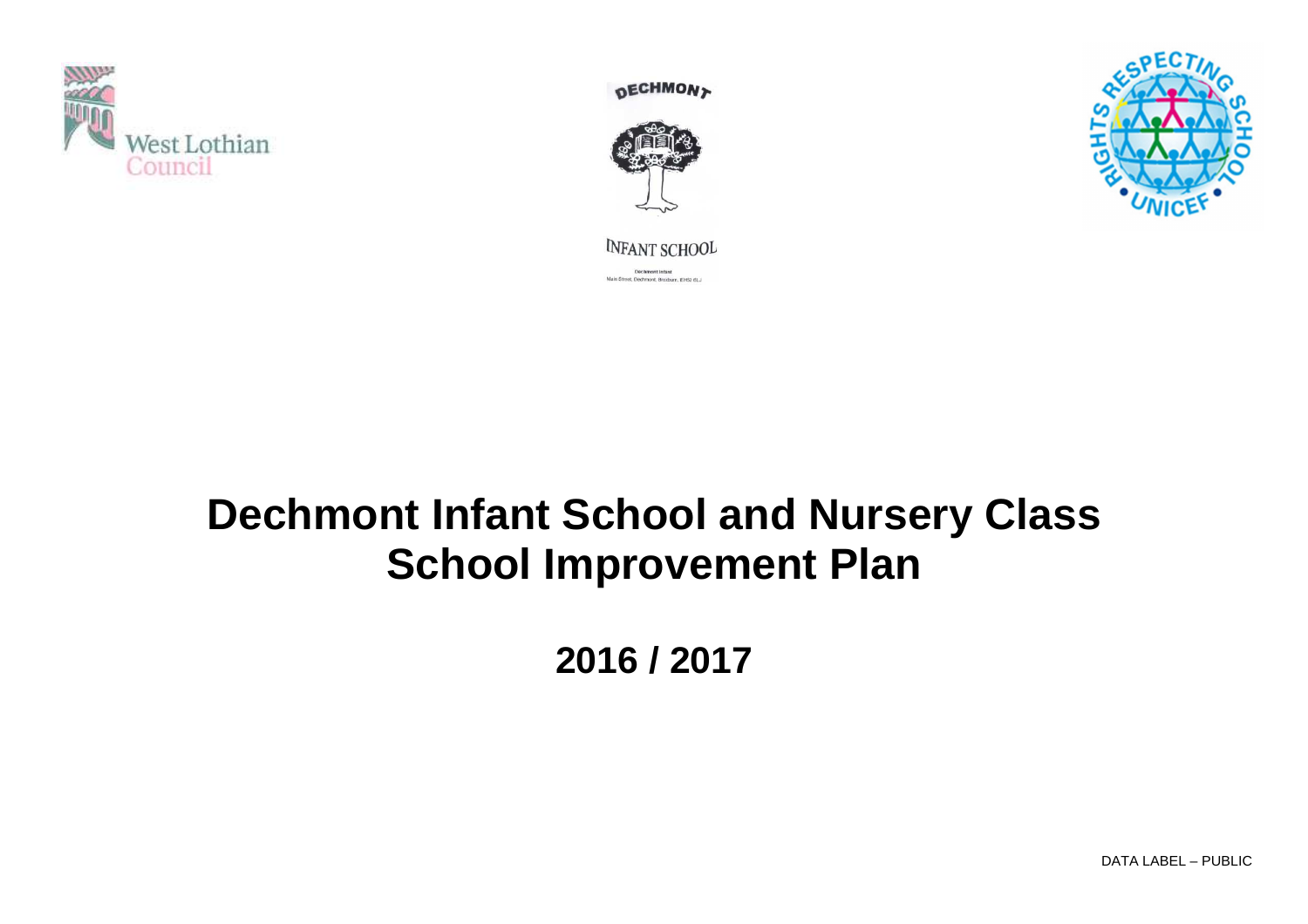

## **School Engagement with the National Improvement Framework**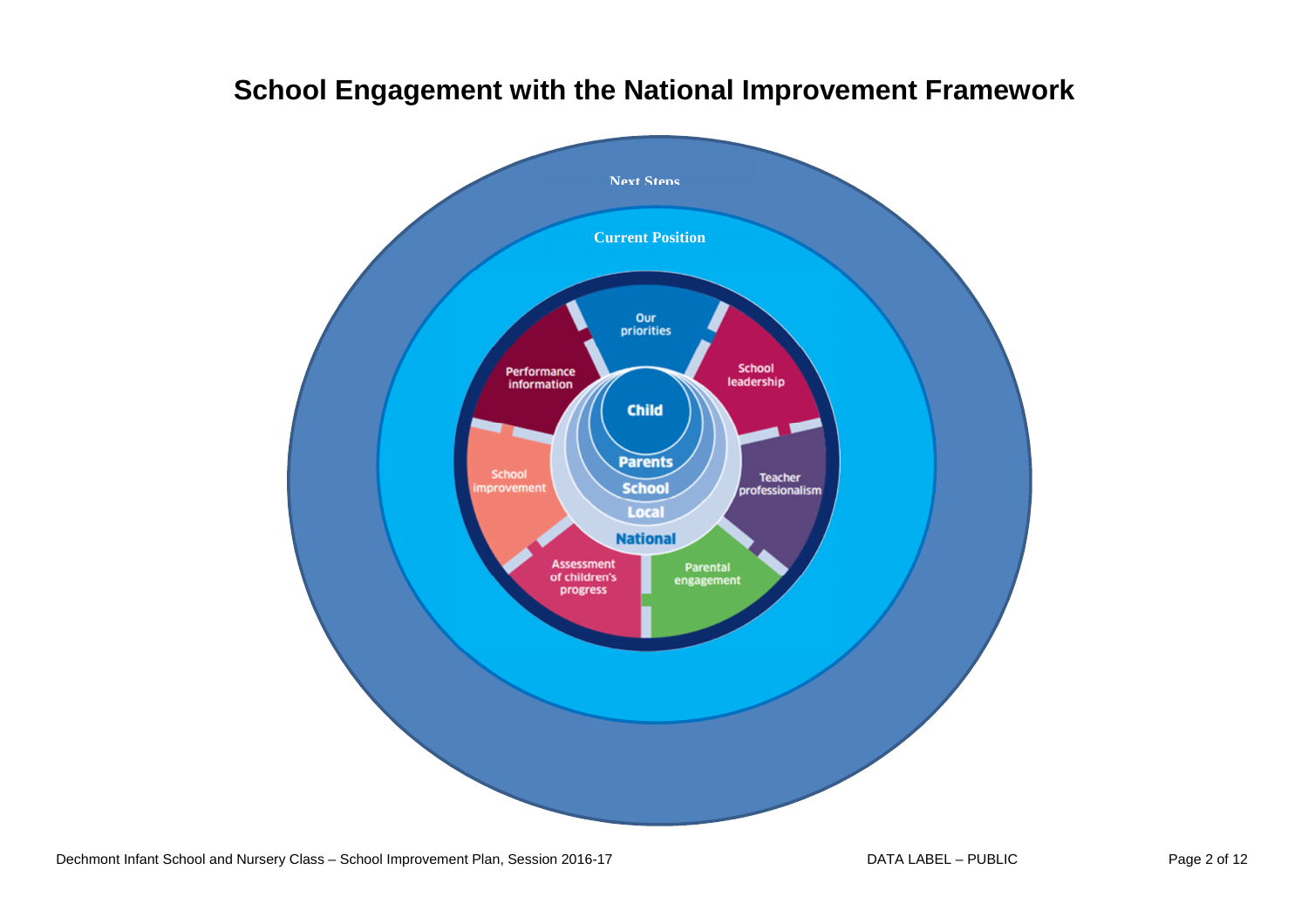### **Factors Influencing the Improvement Plan**

#### **School/Nursery factors**

 Addressing Action Points identified in school's Self Evaluation procedures and Validated Self-Evaluation Report (April 2015) New acting head teacher and school teaching staff with under 12 months experience in the school Small staff team: (a) limiting percentage of CLPL / In-service improvements (b) maximising collegiate opportunities / team working Cluster Improvement Plan Funding to support refurbishment and updating of resources Consistency in learning and teaching, implementing recommendations of Improving Scottish Education Flexible early learning and childcare implementation

#### **Local Authority factors**

 Moving Forward in Learning – Leadership for Improvement; Learning, Teaching and Assessment; Wellbeing and Inclusion; Early Years Framework Equity and Excellence - Raising attainment, including closing the gap Better Outcome agreement Corporate Plan Integrated Children's Services Plan (Life Stages) Education Services Management Plan West Lothian's Early Years' Framework West Lothian Parental Engagement Framework Increased entitlement to early years' provision

#### **National factors**

 National Improvement Framework / Scottish Attainment Challenge / National Improvement Hub / Raising Attainment for All How Good is Our School? 4<sup>th</sup> Edition and How Good is Our Early Learning and Childcare OECD recommendations Getting it Right for Every child (GIRFEC) Curriculum for Excellence - HMI guidance and Benchmark documents Developing Scotland's Young Workforce Building the Ambition National Qualifications Child Protection Issues / Guidance National Legislation: Children and Young People (Scotland) Act 2014 GTCS standards and professional update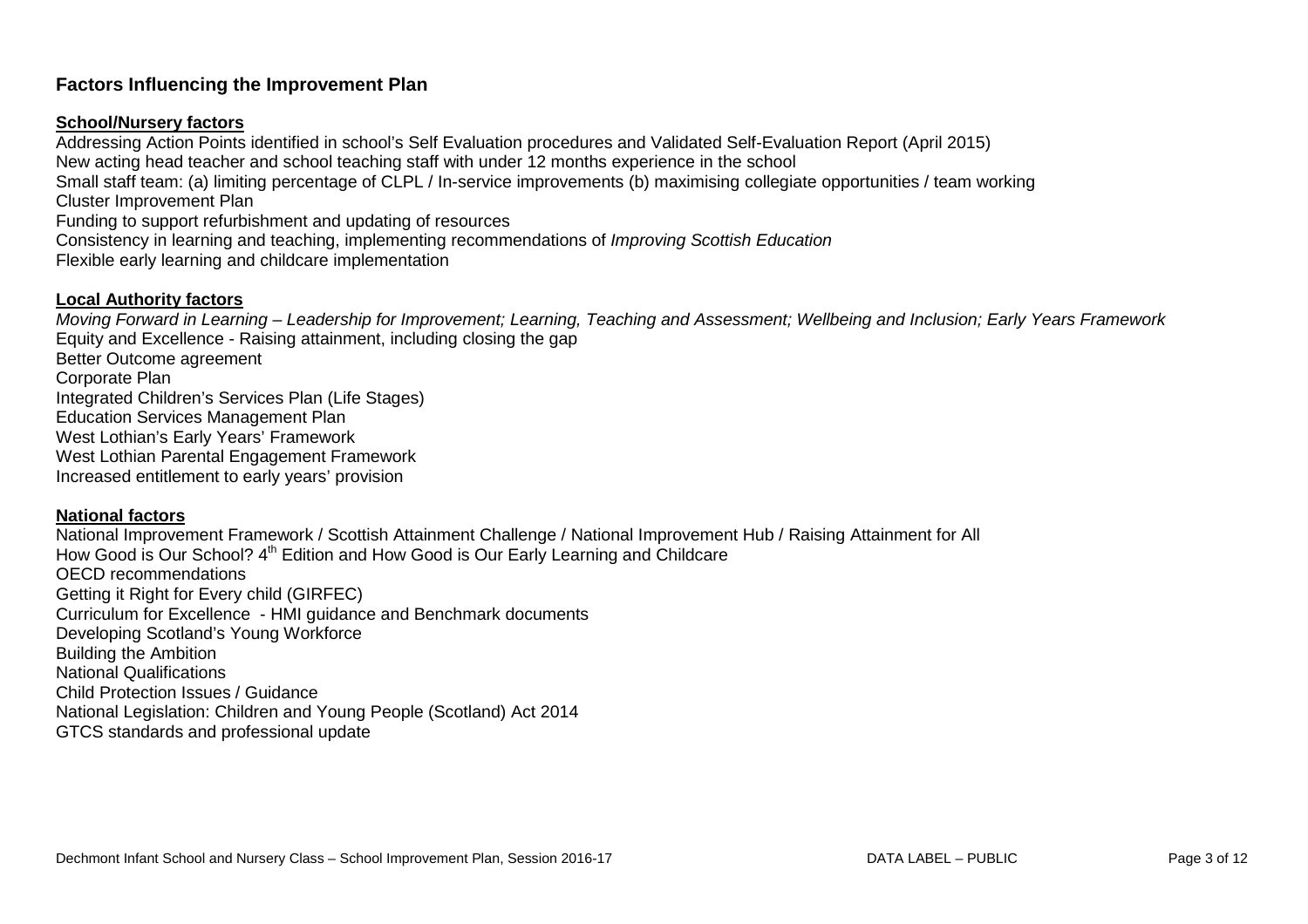#### **Our School Values, Vision and Aims**

#### **Vision Statement**

Dechmont Infant School is a safe, welcoming, stimulating learning environment which is inclusive for all. We provide an ethos of respect, trust and compassion which fosters friendship and teamwork. We aim to create a learning environment which encourages learners to engage in creative and challenging learning experiences to ensure our learners are happy, confident individuals.

#### **Values**

Our values develop the four capacities within Curriculum for Excellence and support every learner in their wellbeing and development. Our school values are to be reviewed, currently noted as:

Diversity, Cheerfulness, Kindness, Perseverance, Respect, Justice, Friendship, Responsibility, Teamwork and Fairness

#### **School Aims:**

As a learning community our aims are within the following key areas:

#### **1. Learning and Teaching**

- $\triangleright$  Provide high quality learning experiences that meet the needs of all
- $\triangleright$  Maintain consistently high standards and expectations
- $\triangleright$  Provide support and challenge to ensure all children achieve their full potential

#### **2. Vision and Leadership**

- $\triangleright$  Build capacity in all staff to lead learning
- $\triangleright$  Support staff in developing a high level of competence in all areas
- $\triangleright$  Use self-evaluation to underpin actions / plans for improvement

#### **3. Partnership**

- $\triangleright$  Engage with all stakeholders to enhance experiences for all children
- $\triangleright$  Involve parents/carers as true partners in learning
- $\triangleright$  Build upon wider community and cluster working practices for the mutual benefit of all

#### **4. People**

- $\triangleright$  Build a collegiate team where everyone is valued and encouraged to develop
- > Identify strengths and provide high quality professional learning opportunities to improve learning and teaching

#### **5. Culture and Ethos**

- Maintain and enhance an environment conducive to learning where the welfare and entitlements of every child are of primary importance
- $\triangleright$  Positive attitudes towards learning are nurtured and developed in all children
- $\triangleright$  Collaborative leadership is encouraged at all levels

Dechmont Infant School and Nursery Class – School Improvement Plan, Session 2016-17 DATA LABEL – PUBLIC PUBLIC Page 4 of 12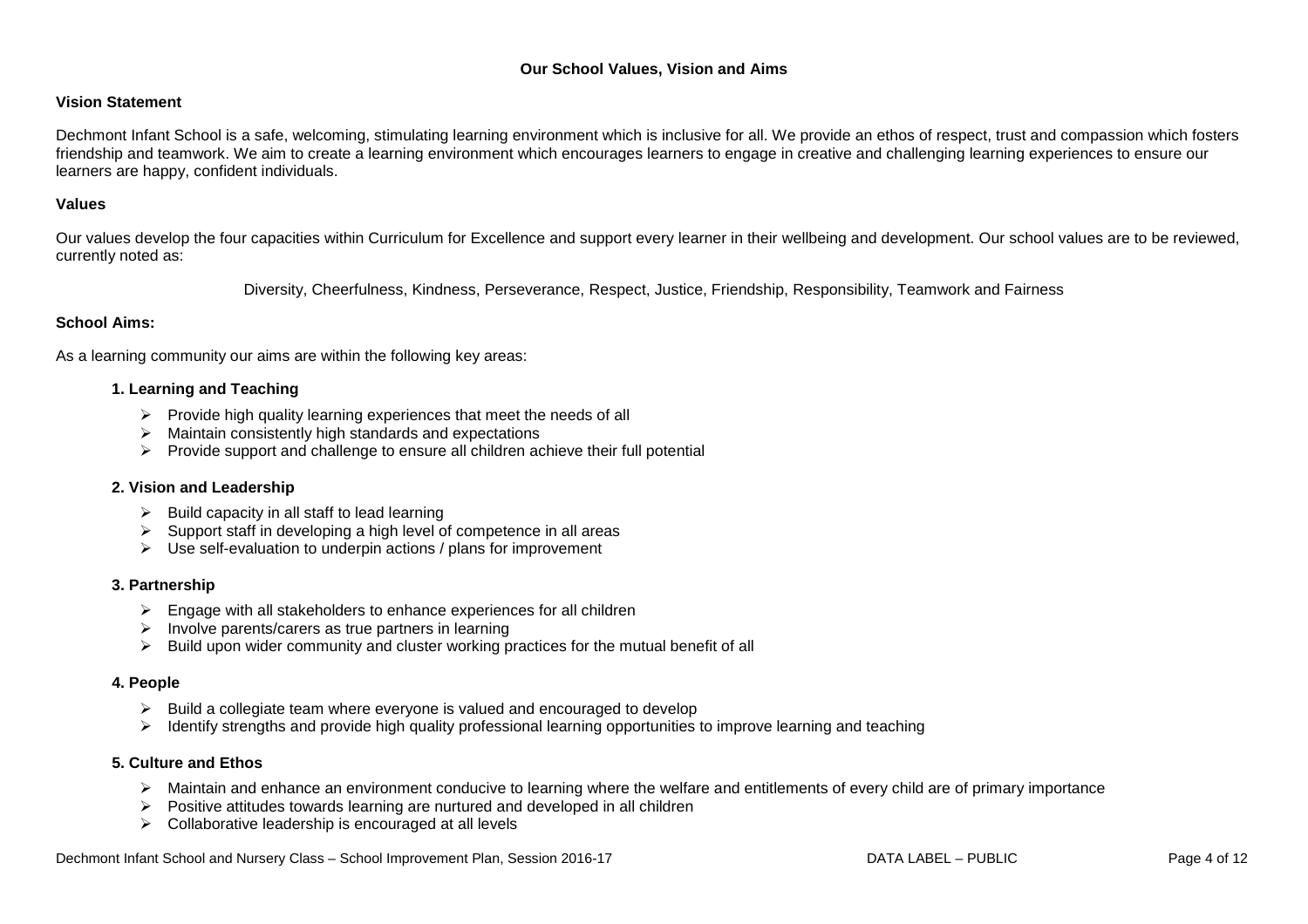### **3 Year Strategic Plan**

| <b>Session</b> | Area for Improvement                                                                                                                                                                                                                                                                                                                                                                     | <b>Outcomes</b>                                                                                                                                                                                                                                                                                                                                                                                                                                                                                                                                                                                                                                                                                                                                                                                                                                                             |
|----------------|------------------------------------------------------------------------------------------------------------------------------------------------------------------------------------------------------------------------------------------------------------------------------------------------------------------------------------------------------------------------------------------|-----------------------------------------------------------------------------------------------------------------------------------------------------------------------------------------------------------------------------------------------------------------------------------------------------------------------------------------------------------------------------------------------------------------------------------------------------------------------------------------------------------------------------------------------------------------------------------------------------------------------------------------------------------------------------------------------------------------------------------------------------------------------------------------------------------------------------------------------------------------------------|
| 2015/2016      | Raise attainment across the curriculum focusing on<br>literacy and numeracy by planning progressively,<br>assessing and evaluating efficiently and involving<br>learners in the process. School/cluster staff and learners<br>moderate their work and identify next steps<br>To raise attainment by enhancing Health and Wellbeing,<br>developing a culture of community and encouraging | Progressive pathways developed for identified areas and start planning using these.<br>$\bullet$<br>Pace, challenge, choice, breadth evident in learning and teaching activities<br>$\bullet$<br>Quality assurance processes evidence and share good practice to further improve learning experience.<br>High expectations for all (learns, staff)<br>$\bullet$<br>Learning experiences are active and challenging and engage all pupils<br>$\bullet$<br>Learners and staff evaluate the learning experiences and identify next steps<br>$\bullet$<br>VSE with collaborative partners confirm progress from Improvement Plan<br>$\bullet$<br>The schools vision, values and aims are visible and understood by all stakeholders<br>$\bullet$<br>All stakeholders are aware of restorative practice and make use of this to develop a culture of mutual respect<br>$\bullet$ |
|                | parental engagement.<br>Excellence through raising attainment and<br>achieving equity - Learning provision: the<br>development of a well-resourced, structured,<br>progressive and flexible curriculum delivered<br>effectively using current approaches to learning<br>and teaching                                                                                                     | Planning for progression in children's learning is in place for the four contexts and shows how knowledge,<br>$\bullet$<br>understanding and skills are built over time<br>Tracking and monitoring are well-understood and used effectively to secure improved outcomes for all learners<br>Staff access and apply relevant findings from educational research to improve learning and teaching<br>$\bullet$                                                                                                                                                                                                                                                                                                                                                                                                                                                                |
| 2016/2017      | Excellence through raising attainment and<br>achieving equity - Self-evaluation for self-<br>improvement                                                                                                                                                                                                                                                                                 | All staff, pupils, parents and partners are fully involved in improving the life and work of the school<br>$\bullet$<br>Confident teacher judgements together with benchmarking and an appropriate range of assessments are leading to<br>$\bullet$<br>improvements in attainment<br>Processes for assessment and reporting are manageable and very effective in informing improvements in learning<br>$\bullet$<br>and teaching                                                                                                                                                                                                                                                                                                                                                                                                                                            |
|                | Excellence through raising attainment and<br>achieving equity - continue to develop culture of<br>professional learning and enquiry within school<br>and across cluster                                                                                                                                                                                                                  | All staff participate in individual and collective professional learning which improves outcomes for learners<br>$\bullet$<br>Senior leaders create the conditions for effective leadership at all levels as a result all staff undertake leadership<br>roles which focus on leading learning                                                                                                                                                                                                                                                                                                                                                                                                                                                                                                                                                                               |
| 2017-2018      | Excellence through raising attainment and achieving<br>equity - Further development of the planned curriculum<br>$(N-P3)$                                                                                                                                                                                                                                                                | The whole school community has a shared understanding of the strengths and improvement needs of the school<br>$\bullet$<br>There is a clear focus on the developing of literacy, numeracy, health & wellbeing, creativity and digital skills in a progressive way<br>across the curriculum<br>A quality body of evidence is used to support assessment judgements and decisions about net steps<br>$\bullet$<br>All teachers have well-developed skills of data analysis which are focused on improvement<br>$\bullet$<br>Learners play an active role in the school and wider community and regularly take in leadership roles, including leading learning                                                                                                                                                                                                                 |
|                | Excellence through raising attainment and achieving<br>equity - Self-evaluation for Self-improvement                                                                                                                                                                                                                                                                                     | The whole school community has a shared understanding of the strengths and improvement needs of the school<br>$\bullet$<br>Teachers use a range of different assessments to measure children's progress across the curriculum. They work effectively with<br>$\bullet$<br>colleagues across the wider learning community to moderate standards<br>There is evidence that children are confidently engaged in reviewing their own learning and the work of the school                                                                                                                                                                                                                                                                                                                                                                                                        |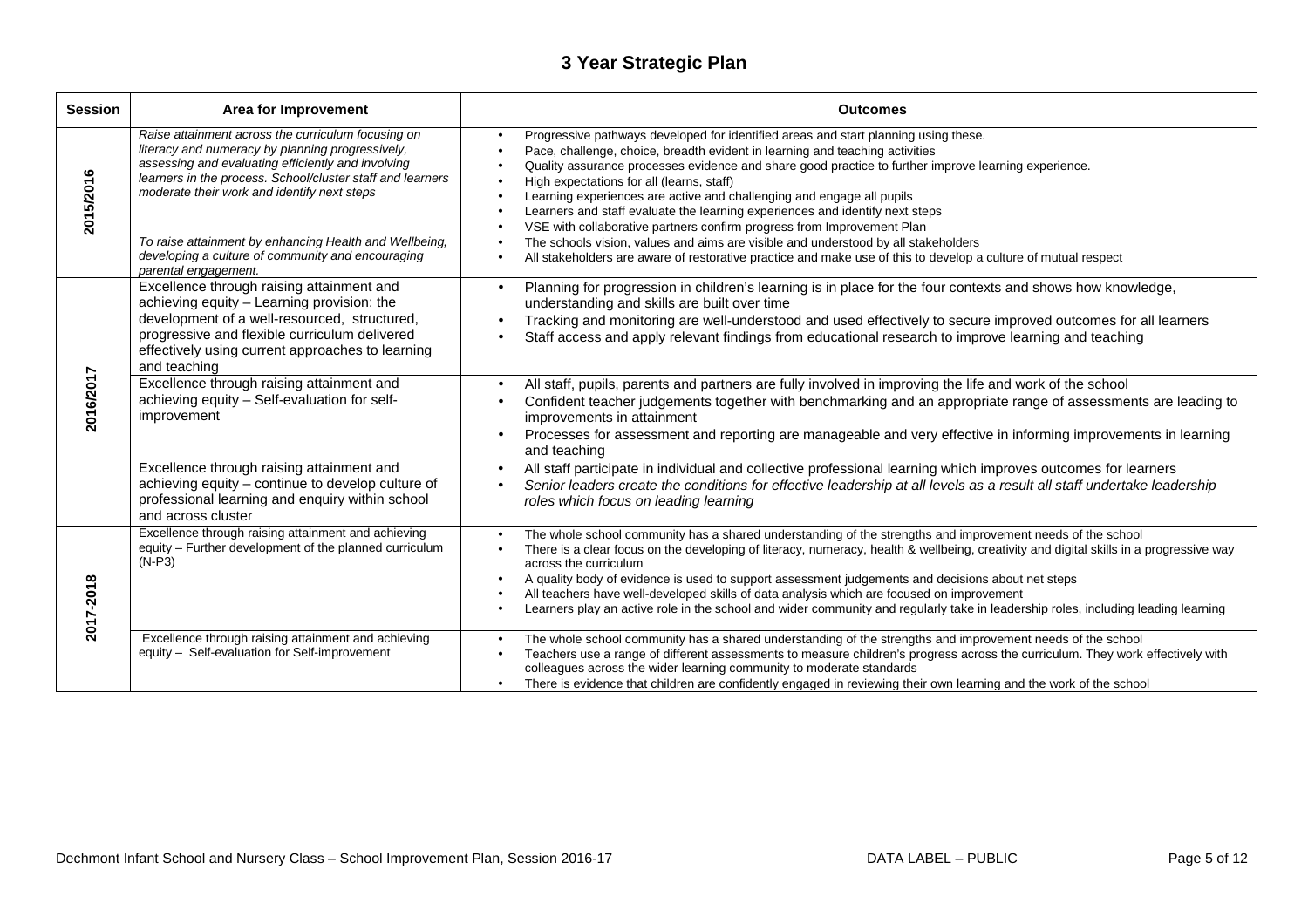#### **Priority 1: EXCELLENCE THROUGH RAISING ATTAINMENT AND EQUITY**

 **Session: 2016/17 Area for development: Learning provision – the development of a well-resourced, structured, progressive and flexible curriculum delivered effectively using current approaches to learning and teaching**

#### **Current Position:**

 Through discussion and observation it is clear that work has been undertaken over a number of years to develop the curriculum, this is not however consistent and/or embedded across the school. Work undertaken in session 2015/16 to develop numeracy progressions, in particular, has made some positive impact. We now need to ensure that children are receiving their full entitlement to a broad general education through the further development of a well-resourced, structured, progressive and flexible curriculum. Assessment approaches will also need to be reviewed as we develop our curriculum in line with current local and national priorities.

| <b>Desired Outcome</b>                                                                                                                                                  | <b>Implementation Process (Actions)</b>                                                                                                                                                                                                                                                                                                                                                                                                                                                                                                                                                                                                                                                                                                                                                                                                                                                      | By whom?                       | <b>Time Scale</b>                                                                                                  | <b>Resources /</b><br><b>Costs / Training</b><br>needs                                                                                                  | <b>Monitoring</b><br>by whom ? how?                                                                                                                                                                               |
|-------------------------------------------------------------------------------------------------------------------------------------------------------------------------|----------------------------------------------------------------------------------------------------------------------------------------------------------------------------------------------------------------------------------------------------------------------------------------------------------------------------------------------------------------------------------------------------------------------------------------------------------------------------------------------------------------------------------------------------------------------------------------------------------------------------------------------------------------------------------------------------------------------------------------------------------------------------------------------------------------------------------------------------------------------------------------------|--------------------------------|--------------------------------------------------------------------------------------------------------------------|---------------------------------------------------------------------------------------------------------------------------------------------------------|-------------------------------------------------------------------------------------------------------------------------------------------------------------------------------------------------------------------|
| Planning for progression in<br>children's learning is in<br>place for the four contexts<br>and shows how knowledge,<br>understanding and skills are<br>built over time. | Review of progression pathways, resources and curriculum plans<br>$\circ$<br>Informed by review, develop approaches with further engagement<br>$\Omega$<br>with progression pathways for literacy, numeracy, health &<br>wellbeing, and the introduction of learning across the curriculum<br>(LAC)<br>Introduce a rolling three-year plan for early and first level to fit the<br>$\Omega$<br>needs of a multi-composite class setting - linking with curriculum<br>in Primary 4 at Kirkhill PS<br>Full review of resource provision within the school: de-cluttering<br>$\Omega$<br>and development of fully 21 <sup>st</sup> century resources                                                                                                                                                                                                                                            | All staff                      | August<br>$2016 - May$<br>2017<br>(CP1/2,<br>Inset 2/3/5,<br>CAT1/2/3)                                             | Time (CAT/Inset)<br><b>Current Planning</b><br>formats<br>Progression<br>pathways<br>Examples from<br>other nurseries /<br>schools<br><b>Benchmarks</b> | <b>CAT and Inset Sessions</b><br>HT monitoring work<br>produced<br>Sharing: learning walks,<br>dialogue, HT trios, etc.                                                                                           |
|                                                                                                                                                                         | Enhance backward mapping/tracking information (linked to<br>benchmarks, online journals, progression pathways) - all staff<br>begin to use this session<br>Introduction of Online Learning Journals across the school to<br>$\Omega$<br>support profiling, tracking and planning<br>Staff use CfE outcomes to develop annual plans and identify<br>$\circ$<br>contexts for learning taking account of personalisation and choice<br>(and in time our three-year plan)<br>Professional dialogue opportunities to discuss information<br>$\Omega$<br>gathered form tracking/mapping activities<br>Develop learning across the curriculum (LAC) for contexts for<br>$\Omega$<br>learning to ensure that coherent links are made across the<br>curriculum<br>Moderation of planning activities to support staff in the<br>$\Omega$<br>development of new planning processes (school and nursery) | All staff                      | September<br>$2016 - June$<br>2017 and<br>beyond<br>(CP2/3/4,<br>Inset 3/5.<br>CAT3/4,<br>Tm Md1/2,<br>Attain Mtg) | Time (CAT/Inset)<br>New planning<br>formats<br>Progression<br>pathways<br>Examples from<br>other nurseries /<br>schools & DOs<br><b>Benchmarks</b>      | <b>CAT and Inset Sessions</b><br>HT QA of long term,<br>medium plans and<br>progressions<br>Sharing: learning walks,<br>dialogue, HT trios, etc.<br>Moderation times (school<br>/ nursery / partner /<br>cluster) |
|                                                                                                                                                                         | Staff further develop approaches to including pupils within the<br>planning of learning:<br>(a) refine a focused 1:1, teacher : pupil dialogue around profiling<br>develop through LAC / context for learning (what do we know,<br>(b)<br>what do we want to know, etc).<br>Widen opportunities through after school clubs, wider community,<br>active schools, etc.                                                                                                                                                                                                                                                                                                                                                                                                                                                                                                                         | All staff<br>Active<br>Schools | October<br>$2016 - May$<br>2017<br>(CP4/5)                                                                         | Time: In class /<br>PSW support +<br>CAT / Planning<br>Coaches and other<br>trainers                                                                    | HT QA in classes,<br>dialogue with pupils,<br>planning on LAC and<br>staff dialogues<br>Survey feedback                                                                                                           |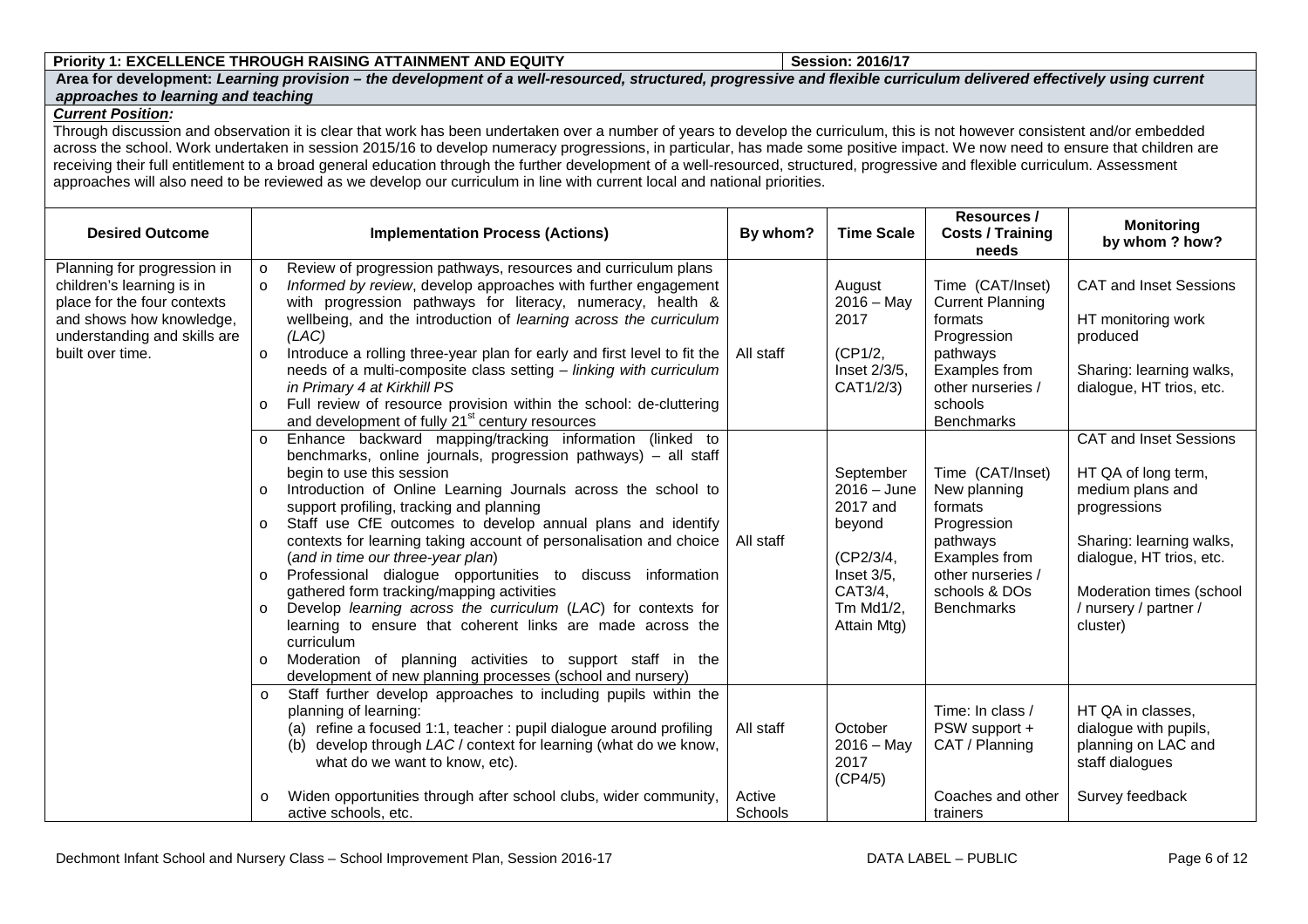| Tracking and monitoring are<br>well-understood and used<br>effectively to secure<br>improved outcomes for all<br>learners.                                                                                                                                                                                                                                                                                                                                                                                                                                                                                                                                                                                                                                                                                                                                                                                                                                                                                                                                                                                                                                                                                                                                                                                                                                                                                                                                                                                                                                                                                                                                                                                                                                                                                                                                                                                                                                                                                                                                                                                                                                                                                                                                                                                                                                                                                                                                                                                               | $\circ$<br>$\circ$<br>$\circ$<br>$\Omega$ | Introduce new tracking and progress sheets which show<br>children's progress across Early - First levels<br>Staff engage with Benchmarks to consider assessment and<br>achievement of a level through professional judgement and<br>moderation activities (school / partner / cluster)<br>Professional dialogue opportunities to discuss information from<br>tracking and progress sheets to begin to embed in practice<br>Introduction of progress in learning focus weeks (possible profile<br>iotter) | HT.<br>All staff<br>HT<br>All staff | September<br>$2016 - May$<br>2017<br>(Inset 2,<br>PM1/2/3/4,<br>Attain Mtg)                       | Time (HT / CAT /<br>Inset / Partner<br>school / Cluster)<br><b>Benchmarks</b><br><b>Best practice</b><br>examples<br>Professional<br>Reading | HT QA of tracking and<br>progress information<br>Sharing: learning walks,<br>dialogue, HT trios, etc. |
|--------------------------------------------------------------------------------------------------------------------------------------------------------------------------------------------------------------------------------------------------------------------------------------------------------------------------------------------------------------------------------------------------------------------------------------------------------------------------------------------------------------------------------------------------------------------------------------------------------------------------------------------------------------------------------------------------------------------------------------------------------------------------------------------------------------------------------------------------------------------------------------------------------------------------------------------------------------------------------------------------------------------------------------------------------------------------------------------------------------------------------------------------------------------------------------------------------------------------------------------------------------------------------------------------------------------------------------------------------------------------------------------------------------------------------------------------------------------------------------------------------------------------------------------------------------------------------------------------------------------------------------------------------------------------------------------------------------------------------------------------------------------------------------------------------------------------------------------------------------------------------------------------------------------------------------------------------------------------------------------------------------------------------------------------------------------------------------------------------------------------------------------------------------------------------------------------------------------------------------------------------------------------------------------------------------------------------------------------------------------------------------------------------------------------------------------------------------------------------------------------------------------------|-------------------------------------------|----------------------------------------------------------------------------------------------------------------------------------------------------------------------------------------------------------------------------------------------------------------------------------------------------------------------------------------------------------------------------------------------------------------------------------------------------------------------------------------------------------|-------------------------------------|---------------------------------------------------------------------------------------------------|----------------------------------------------------------------------------------------------------------------------------------------------|-------------------------------------------------------------------------------------------------------|
| Staff access and apply<br>relevant findings from<br>educational research to<br>improve learning and<br>teaching                                                                                                                                                                                                                                                                                                                                                                                                                                                                                                                                                                                                                                                                                                                                                                                                                                                                                                                                                                                                                                                                                                                                                                                                                                                                                                                                                                                                                                                                                                                                                                                                                                                                                                                                                                                                                                                                                                                                                                                                                                                                                                                                                                                                                                                                                                                                                                                                          | $\circ$                                   | Fostering a culture of educational research informing practice by<br>collaboratively developing guidance on <b>Effective Learning and</b><br>Teaching at Dechmont Infant School - summary expectations,<br>core pedagogy, supporting improvement through:<br>professional learning / dialogue<br>best practice visits<br>collegiate / cluster working<br>Considering within learning and teaching: Visible learning, LI/SC,<br>Effective questioning, effective feedback, differentiation, etc.          | HT / All<br>Staff                   | September<br>$2016 - June$<br>2017 and<br>beyond<br>(Staff Mtgs,<br>CP-all,<br>CAT1/5/6,<br>CLPL) | Time (HT / CAT /<br>Inset / Partner<br>school / Cluster)<br>Best practice<br>examples                                                        | HT QA evaluation of<br>impact on learning,<br>teaching and assessment                                 |
| Evidence (How do we know?) (Why? How?<br>Evaluation (linked to challenge questions within HGIOS4 / HGIOELC)<br>Who? What? When? for gathering planned<br><b>HGIOS</b><br>evidence)<br>2.2 (Curriculum)<br>o To what extent do we take account of all the factors that make our school unique?<br>o Do we have a shared understanding of what progression looks like?<br>Planning, attainment & professional dialogue<br>o How effective is our school overview in ensuring children's knowledge and skills are built appropriately over time?<br>meetings - challenge questions as part of<br>o How well do our approaches to profiling develop children's awareness of themselves as learners  and future learning?<br>agenda for meetings and professional dialogue.<br>2.3 (Learning, teaching & assessment)<br>Professional dialogue through<br>$\checkmark$<br>o How well do we apply the principles of planning, observation, assessment, recording and reporting as an integral feature of<br>CAT/INSET/Moderation Meetings<br>learning and teaching?<br>Pupil Voice - 1:1 / small group discussions and<br>$\checkmark$<br>o How well do we record, analyse and use assessment information to identify development needs for individual learners and specific<br>sharing learning across the year<br>groups?<br>QI processes focussing on evidence to support<br>$\checkmark$<br>2.6 (Transitions)<br>the challenge questions<br>o To what extent are we using information from profiling to ensure continuity in learning for all?<br>Monitoring of pupil's work in Online profiles /<br>✓<br>Progress jotters /LJ's<br><b>HGIOELCC</b><br>2.2 (Curriculum)<br>Structured Walks with agreed foci<br>o In what ways do we share the purpose of our curriculum framework with children, parents, practitioners and partners and what<br>Ongoing observations of learning, teaching and<br>✓<br>difference does this make to practice?<br>assessment<br>2.3 (Learning, teaching and assessment)<br>Evidence of pupil's work<br>✓<br>o How do we ensure that processes for planning, assessment and reporting are manageable and effective in improving learning and<br>Evaluation of summative assessment data<br>teaching?<br>Peer observations - linked within school and to<br>$\checkmark$<br>2.6 (Transitions)<br>other establishments<br>o How effectively do we use transition information to plan progressive learning and developmental pathways for all children?<br>SurveyMonkey / Microsoft forms<br>✓ |                                           |                                                                                                                                                                                                                                                                                                                                                                                                                                                                                                          |                                     |                                                                                                   | Evaluations completed by teachers/PLGs                                                                                                       |                                                                                                       |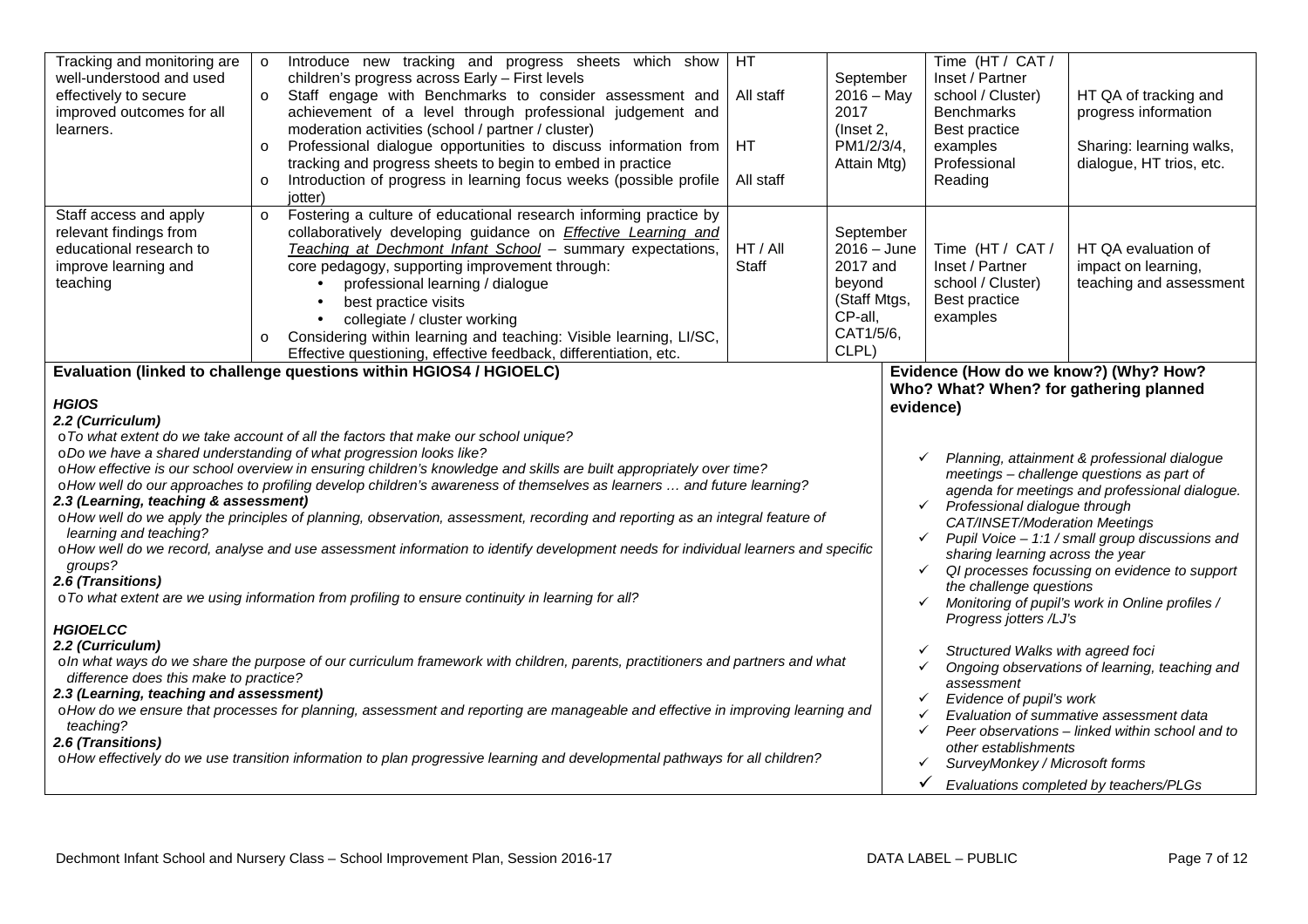#### **Priority 2: EXCELLENCE THROUGH RAISING ATTAINMENT AND EQUITY**

# **Session: 2016/17 Area for development: Self-evaluation for self-improvement, focused on collaborative working, consistency of standards and assessment**

#### **Current Position:**

From the School Self-evaluation Summary it is evident that quality improvement activities have been evolving over past years, including a council VSE in April 2015. With the arrival of a new head teacher and the introduction of HGIOS4 and HGIOELC, we now need to develop our approaches to self-evaluation for self-improvement further. To give depth and robustness to our activities within our small school setting, this work will be undertaken at class, school, partner school and wider cluster levels.

| <b>Desired Outcome</b>                                                                                                                                   | <b>Implementation Process (Actions)</b>                                                                                                                                                                                                                                                                                                                                                                                                                                                                                                                                                          | By whom?                     | <b>Time Scale</b>                                                                         | Resources /<br><b>Costs / Training</b><br>needs                                                        | <b>Monitoring</b><br>by whom ? how?                                                                                           |
|----------------------------------------------------------------------------------------------------------------------------------------------------------|--------------------------------------------------------------------------------------------------------------------------------------------------------------------------------------------------------------------------------------------------------------------------------------------------------------------------------------------------------------------------------------------------------------------------------------------------------------------------------------------------------------------------------------------------------------------------------------------------|------------------------------|-------------------------------------------------------------------------------------------|--------------------------------------------------------------------------------------------------------|-------------------------------------------------------------------------------------------------------------------------------|
| All staff, pupils, parents and<br>partners are fully involved in<br>improving the life and work<br>of the school                                         | Introduce parent information sessions with staff on school<br>$\circ$<br>improvement and on curriculum / family learning $-$ literacy &<br>numeracy initially<br>Develop approaches to questioning / gathering parental / other<br>$\circ$<br>stakeholder feedback and<br>(online<br>opinions<br>surveys:<br>SurveyMonkey / Microsoft forms)<br>Develop school blog / website / twitter account to share work and<br>$\circ$<br>life of school to allow for more informed feedback<br>Consult on the introduction of a parent council with the parent<br>$\circ$<br>forum and action accordingly | HT / All staff               | September<br>$2016 - May$<br>2017<br>(Parent events<br>$-$ Oct.<br>Jan/Feb. &<br>Apr/May) | Time<br>Survey<br>subscription / Glow                                                                  | HT evidence produced<br>Parental feedback<br>Pupil & staff views                                                              |
|                                                                                                                                                          | Increase the range of self-evaluation evidence:<br>$\circ$<br>gathering stakeholders views<br>use of focused learning walks<br>pupil focus groups<br>individual pupil involvement in self evaluation<br>HT trios<br>$\bullet$                                                                                                                                                                                                                                                                                                                                                                    | HT mainly<br>with all staff  | October<br>$2016 - June$<br>2017 and<br>beyond<br>(termly)                                | QA time<br>HT trios<br><b>HGIOS</b><br><b>HGIELC</b><br><b>Building the</b><br>Ambition                | HT QA analysis<br>HT trios - data / evidence<br>review                                                                        |
| Confident teacher<br>judgements together with<br>benchmarking and an<br>appropriate range of<br>assessments are leading to<br>improvements in attainment | Development of our Framework of Assessment (within our<br>$\circ$<br>Guidance on Effective Learning and Teaching at Dechmont Infant<br>School) – using BtC5, national and local guidance on assessment<br>approaches, tracking & monitoring, profiling and reporting<br>Our framework is shared with stakeholders and will be responsive<br>$\circ$<br>to emerging practice / advice                                                                                                                                                                                                             | HT / All staff               | Oct' 2016 -<br>May 2017<br>(Insert2/5,<br>CP4/5/6,<br>CAT <sub>2</sub> ,<br>Attain Mtg)   | Time (HT / CAT /<br>Inset / Partner<br>school / Cluster)<br>Best practice &<br>Professional<br>Reading | HT QA analysis<br>Staff feedback and<br>dialogue                                                                              |
| Processes for assessment<br>and reporting are<br>manageable and very<br>effective in informing                                                           | Development of Online learning profiles to support reporting<br>$\circ$<br>In our Framework for Assessment, undertake moderation<br>$\circ$<br>activities at school, (nursery & school), partner school and cluster<br>level:<br>Literacy: Own & partner school<br>Numeracy: Own & cluster                                                                                                                                                                                                                                                                                                       | All Staff                    | September<br>$2016 - May$<br>2017<br>(Tm Md1-4,<br>Cluster CAT,<br>Prtn Md1-4)            | Time (HT / CAT /<br>Inset / Partner<br>school / Cluster)<br><b>Benchmarks</b>                          | HT QA in classes,<br>dialogue with pupils and<br>staff dialogues<br>Review of profiles,<br>including feedback from<br>parents |
| improvements in learning<br>and teaching                                                                                                                 | Within our Guidance on Effective Learning and Teaching at<br>$\Omega$<br>Dechmont Infant School, develop staff skills in making learning<br>visible and explicit to children:<br>Learning intentions / Success Criteria (including<br>$\circ$<br>engaging learners in developing these)<br>Effective questioning - for example: Bloom's fans                                                                                                                                                                                                                                                     | HT / Partner<br>school / All | September<br>$2016 - May$<br>2017                                                         | Time (HT / CAT /<br>Inset / Partner<br>school / Cluster)<br>Material resources                         | HT QA observations<br>Sharing learning walks,<br>dialogue, HT trios, staff                                                    |

Dechmont Infant School and Nursery Class – School Improvement Plan, Session 2016-17 DATA LABEL – PUBLIC PUBLIC Page 8 of 12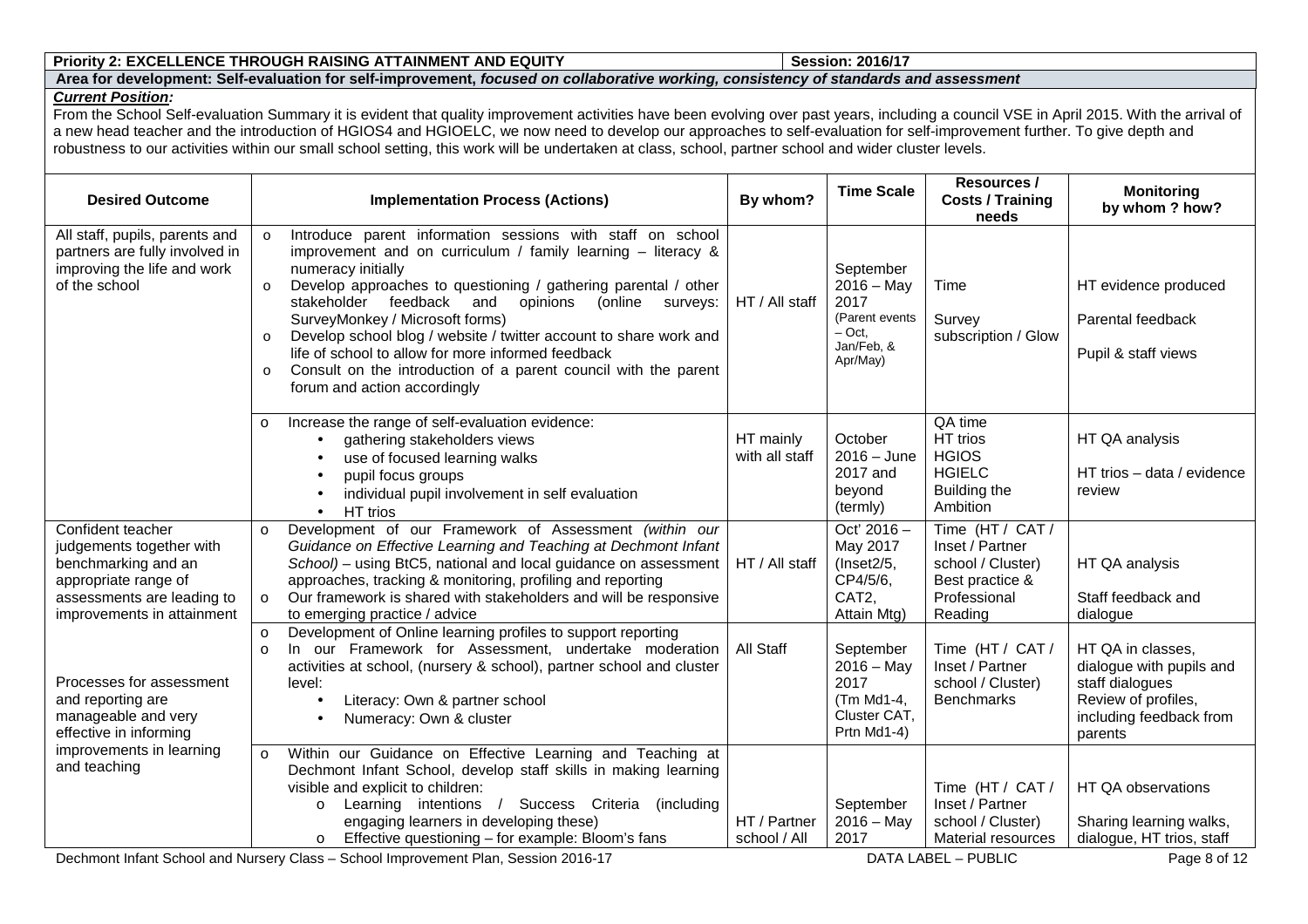|                                                                                                                                                                                                                                                                                                                                                                                                                                                                                                                                                                                                                                                                                                                                                                                | Effective feedback - for example: Growth mindset<br>$\circ$<br>Differentiation in a multi-composite setting<br>$\Omega$<br>Drafting practical guidance on visible learning<br>Further develop Teaching staff capacity to use professional<br>$\circ$<br>judgement to assess children's progress in learning and there is a<br>focus on Write, Say Make, Do                                                                                                                                                                                                                                                     | staff | (Staff Mtgs,<br>Prtn Md2-4,<br>CLPL) |                                              | School guidance<br>Professional<br>Reading<br>Surveys                                                                                                                                                                                                                                                              | feedback (inc. surveys)                                                                                                                                                                             |
|--------------------------------------------------------------------------------------------------------------------------------------------------------------------------------------------------------------------------------------------------------------------------------------------------------------------------------------------------------------------------------------------------------------------------------------------------------------------------------------------------------------------------------------------------------------------------------------------------------------------------------------------------------------------------------------------------------------------------------------------------------------------------------|----------------------------------------------------------------------------------------------------------------------------------------------------------------------------------------------------------------------------------------------------------------------------------------------------------------------------------------------------------------------------------------------------------------------------------------------------------------------------------------------------------------------------------------------------------------------------------------------------------------|-------|--------------------------------------|----------------------------------------------|--------------------------------------------------------------------------------------------------------------------------------------------------------------------------------------------------------------------------------------------------------------------------------------------------------------------|-----------------------------------------------------------------------------------------------------------------------------------------------------------------------------------------------------|
| <b>HGIOS</b><br>1.1 (Self-evaluation for self-improvement)<br>planning for improvement?<br>1.2 (Leadership of learning)<br>2.3 (Learning, teaching and assessment)<br>improvement of children's learning?<br>3.2 (Raising attainment and achievement)<br><b>HGIOELCC</b><br>1.1 (Self-evaluation for self-improvement)                                                                                                                                                                                                                                                                                                                                                                                                                                                         | Evaluation (linked to challenge questions within HGIOS4 / HGIOELC)<br>o How well do we involve all stakeholders (children, staff, parents and carers, families and partners) in self-evaluation and<br>o To what extent is our professional learning based on the values and actions within the GTCS professional standards?<br>o How well do we make use of a range of valid, reliable and relevant assessment tools and approaches to support the<br>o How well is assessment information used to inform teacher judgements?<br>o How well are we removing barriers to learning and ensuring equity for all? |       |                                      | evidence)<br>✓<br>✓<br>✓<br>✓<br>✓<br>✓<br>✓ | Who? What? When? for gathering planned<br>SurveyMonkey / Microsoft forms<br>questions as part of agenda for professional<br>dialogue<br>CAT/INSET discussions<br>Observations of learning and teaching<br>children<br>Feedback from all stakeholders<br>Moderation Meetings - professional dialogue<br>information | Evidence (How do we know?) (Why? How?<br>FP and Attainment meetings - focus on challenge<br>Pupil Voice - informal and formal discussions with<br>Analysis of CEM (PIPS and INCas) adaptive testing |
| o To what extent are all stakeholders (children, practitioners, parents/carers and partners) involved in self-evaluation and planning<br>for improvement?<br>o To what extent do we look inward, outward and forward in our evaluation and improvement activities?<br>1.2 (Leadership of learning)<br>o What evidence do we have that our professional learning is increasing our knowledge and understanding and as a result<br>improving outcomes for children and families?<br>2.3 (Learning, teaching and assessment)<br>o How well does the information we gather about children's progress inform our planning and improvement?<br>3.2 (Securing children's progress<br>o How effective are our approaches to tracking progress and achievements? What needs to improve? |                                                                                                                                                                                                                                                                                                                                                                                                                                                                                                                                                                                                                |       |                                      |                                              |                                                                                                                                                                                                                                                                                                                    |                                                                                                                                                                                                     |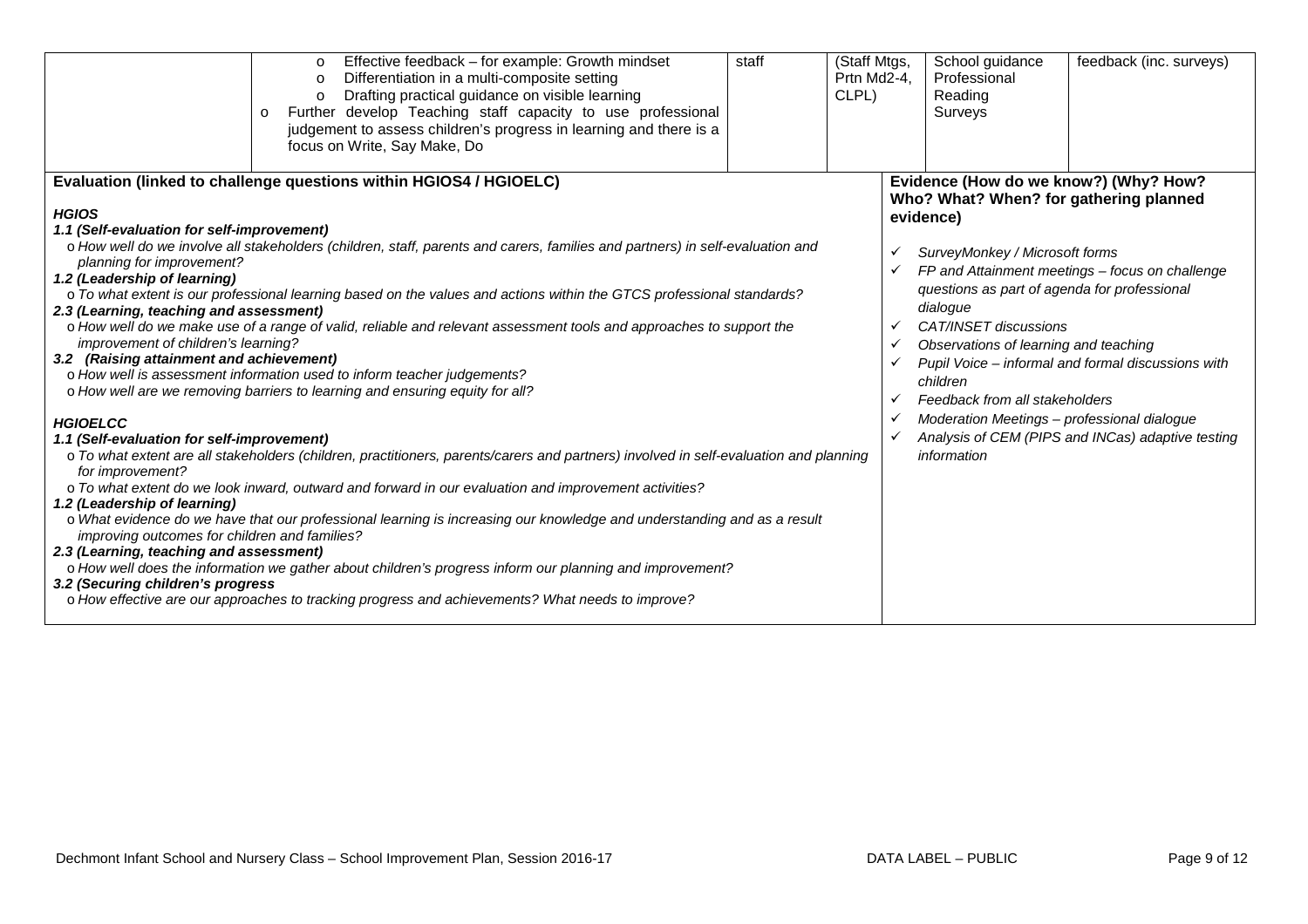#### **Priority 3: EXCELLENCE THROUGH RAISING ATTAINMENT AND EQUITY**

# **Session: 2016/17 Area for development: To continue to develop culture of professional learning and enquiry within school and across cluster**

#### **Current Position:**

It is felt that there is a need for staff to engage in professional learning across the cluster to ensure continuity in practice and to promote a collaborative approach to professional learning. With the focus being on professional learning this will ultimately empower our staff team to promote higher order thinking skills and assessment for learning approaches across the cluster of schools which will equip the children in the Broxburn Cluster with skills for life, learning and work, promote raised aspirations and develop self-awareness for all learners.

| <b>Desired Outcome</b>                                                                                                                                                     |                    | <b>Implementation Process (Actions)</b>                                                                                                                                                                                                                                                                               | By whom?                                                             | <b>Time Scale</b>                                                                | Resources /<br><b>Costs / Training</b><br>needs                                                                                                    | <b>Monitoring</b><br>by whom ? how?                                                          |
|----------------------------------------------------------------------------------------------------------------------------------------------------------------------------|--------------------|-----------------------------------------------------------------------------------------------------------------------------------------------------------------------------------------------------------------------------------------------------------------------------------------------------------------------|----------------------------------------------------------------------|----------------------------------------------------------------------------------|----------------------------------------------------------------------------------------------------------------------------------------------------|----------------------------------------------------------------------------------------------|
| All staff participate in<br>individual and collective<br>professional learning which<br>improves outcomes for<br>learners                                                  | $\circ$            | Launch of Professional Enquiry for all cluster staff                                                                                                                                                                                                                                                                  | <b>Cluster HTs</b>                                                   | Sept 2016<br>(Insert2)                                                           | Venue (Brox Ac)<br>Professional<br>Enquiry PP/Leaflet/<br>Guidance for all<br>staff                                                                | Feedback from staff<br>Professional enquiry<br>project observations<br>Professional dialogue |
| (Senior leaders create the<br>conditions for effective leadership<br>at all levels as a result all staff<br>undertake leadership roles which<br>focus on leading learning) | $\Omega$           | Identify lead learners for Professional Learning Groups based<br>on the WL Educational Psychologists Insights (Effective<br>Questioning, Peer/Self Assessment, Visible Learning, Building<br>Learning Power, Philosophy for Children, Growth Mindsets,<br>Self-Regulated Learning, Metacognition and Overview of L&T) | <b>Cluster HTs</b><br>Lead<br>Learners                               | Sept 2016<br>$(Insert2 +)$                                                       | WL Ed. Psych.<br>Insights                                                                                                                          | Professional dialogue with<br>lead learners                                                  |
|                                                                                                                                                                            | $\circ$            | Lead learners guidance on roles and responsibilities produced<br>and shared with identified lead learners                                                                                                                                                                                                             | <b>Cluster HTs</b>                                                   | Sept 2016<br>$(Insert2 +)$                                                       | <b>Guidance for Role</b><br>of Lead Learner                                                                                                        | Professional dialogue -<br>lead learners and staff                                           |
|                                                                                                                                                                            | $\circ$<br>$\circ$ | Professional Learning Group meetings identified as cluster<br>CAT and venues agreed<br>Professional Learning Groups to plan activities and evaluate<br>on an ongoing basis                                                                                                                                            | All staff<br>Sept 2016<br>$-$ June<br>2017<br>Sept 2016<br>June 2016 | CAT x4 hours<br>Professional<br>Learning Group<br>plan format<br>SIP (individual | Professional dialogue<br>Group observations<br><b>Professional Learning</b><br>Group plans<br>Evaluations from groups<br>Self-evaluation/QI across |                                                                                              |
|                                                                                                                                                                            | $\circ$            | Professional enquiry learning approaches incorporated into<br>individual SIP                                                                                                                                                                                                                                          | HT                                                                   | August<br>2016                                                                   | schools)                                                                                                                                           | individual schools<br>Self-Evaluation statements<br>using HGIOS 4 indicators                 |
|                                                                                                                                                                            | $\circ$            | Individual schools highlight developments as appropriate for<br>each school with parents e.g. school blog, newsletters                                                                                                                                                                                                | All staff                                                            | August<br>$2016 -$<br>June 2017                                                  | <b>Newsletters</b><br><b>Blogs</b><br>Websites                                                                                                     | Feedback from parents -<br>informal and formal                                               |
|                                                                                                                                                                            | $\circ$            | Ongoing evaluation with feedback to Cluster HT's on progress<br>within each group and next steps                                                                                                                                                                                                                      |                                                                      | August<br>$2016 -$<br>June 2017                                                  | Communication with<br>lead learners                                                                                                                | Self-evaluation from lead<br>learners to HTs                                                 |
|                                                                                                                                                                            | $\circ$            | Survey Monkey to all staff on impact of professional learning<br>groups                                                                                                                                                                                                                                               |                                                                      | March 2017                                                                       |                                                                                                                                                    | Collated results of<br>strengths and areas for                                               |

Dechmont Infant School and Nursery Class – School Improvement Plan, Session 2016-17 DATA LABEL – PUBLIC PUBLIC Page 10 of 12

DATA LABEL - PUBLIC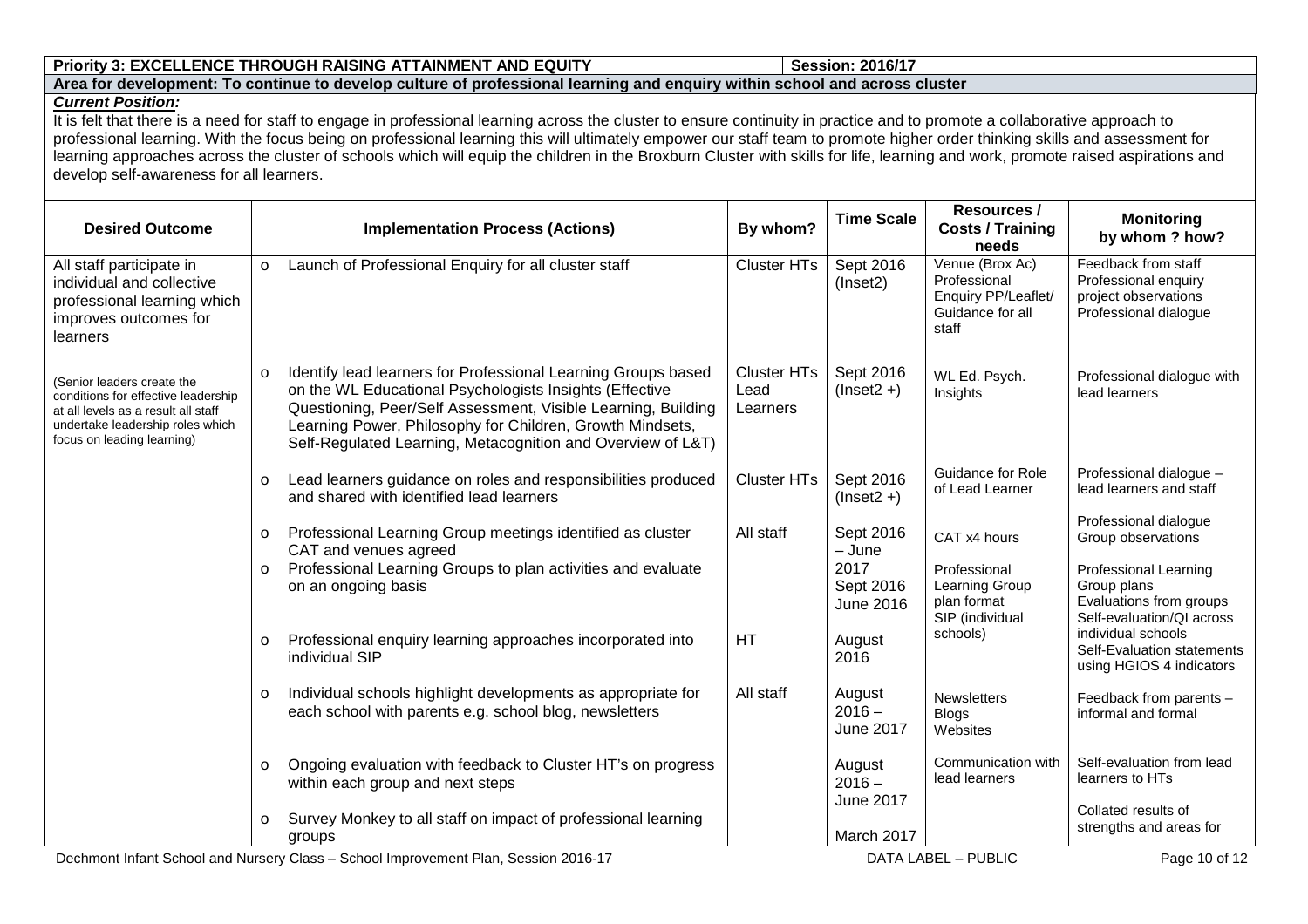|                                                                                                                                             | Each group to present on impact of professional learning<br>$\circ$<br>groups and enquiry at whole cluster event                                                                                                                                                                                                                                                                                                                                                                                        | May/June<br>2017<br>(Cluster<br>CAT) | <b>Survey Monkey</b><br><b>CAT Session</b><br>Venue<br>Presentation<br>Guidance                                                                           | improvement CIP 2017/18<br>Observation of<br>presentations                                                                                                                                                                                        |
|---------------------------------------------------------------------------------------------------------------------------------------------|---------------------------------------------------------------------------------------------------------------------------------------------------------------------------------------------------------------------------------------------------------------------------------------------------------------------------------------------------------------------------------------------------------------------------------------------------------------------------------------------------------|--------------------------------------|-----------------------------------------------------------------------------------------------------------------------------------------------------------|---------------------------------------------------------------------------------------------------------------------------------------------------------------------------------------------------------------------------------------------------|
| <b>HGIOS</b><br>1.2 (Leadership of Learning)<br>$\circ$<br>$\circ$<br>$\circ$<br><b>HGIOELCC</b><br>1.2 (Leadership of Learning)<br>$\circ$ | Evaluation (linked to challenge questions within HGIOS4 / HGIOELC)<br>How effectively do we create a learning culture within our schools?<br>To what extent are all staff involved in leading learning across and beyond the school?<br>How effectively do we share our individual and collective learning across the school?<br>What evidence do we have that our professional learning is increasing our knowledge and understanding and as a result<br>improving outcomes for children and families? |                                      | Survey Monkey/Microsoft forms<br>Annotated action plans, regularly updated<br>Evaluation from initial launch<br>Educational Psychologist review of impact | Evidence (How do we know?) (Why? How? Who?<br>What? When? for gathering planned evidence)<br>Professional update - evidence of self-reflections<br>Quality Assurance of learning and teaching<br>including classroom observations and pupil voice |